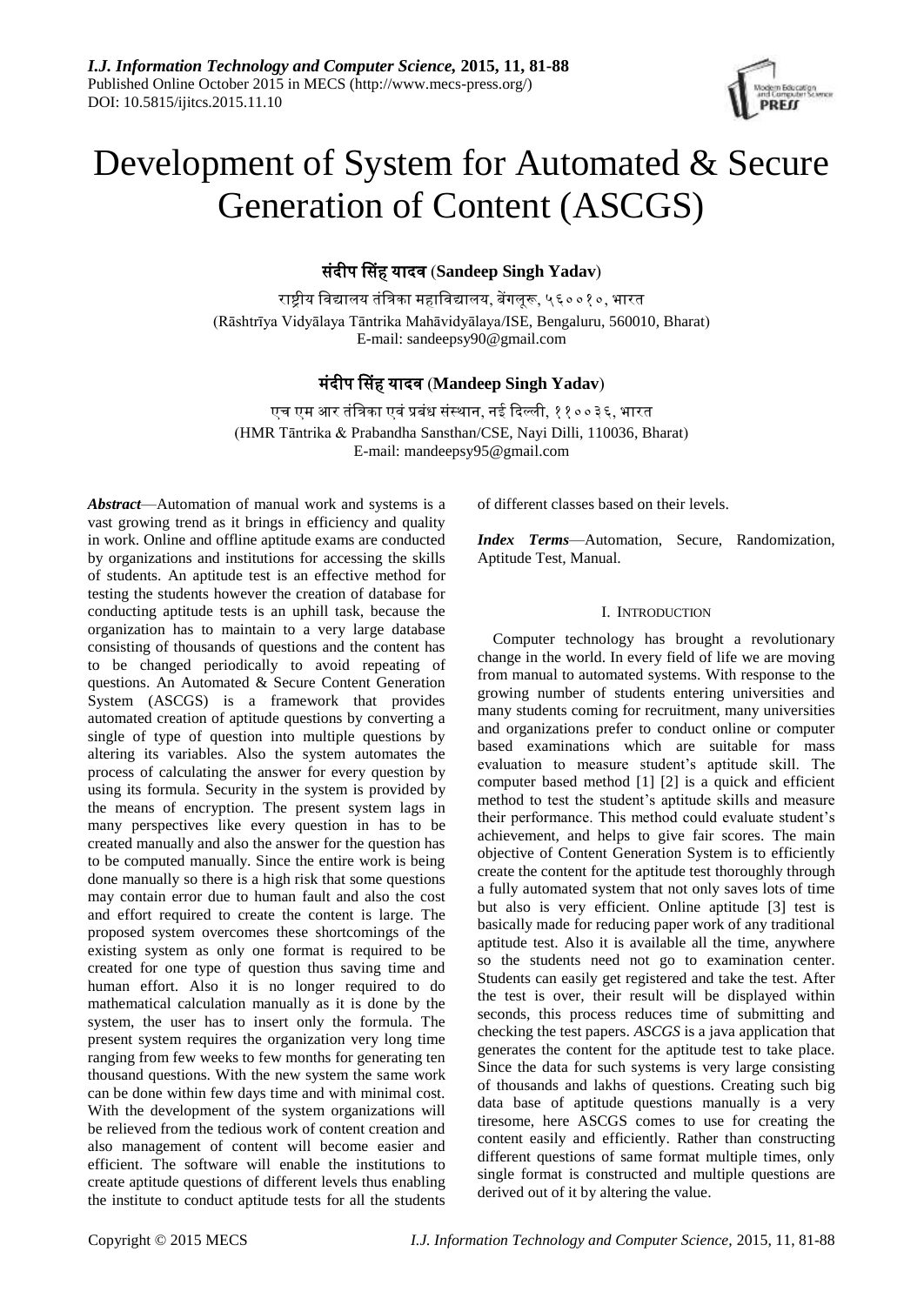#### II. RELATED WORK

Quite a lot researches have been performed on implementing automated content generation in various fields. Some of the developments with respect to automated content generation are listed below. A random test paper generation algorithm has been designed and implemented for examination system. The paper [4] discusses how to use optimized genetic algorithm to generate test papers from the question bank. Also fishnet algorithm has been introduced to generate test papers automatically for getting a better, more fair and more objective test paper. An ant colony algorithm [5] of automatic sets method has been implemented for generating automated content. First, a mathematical model of constraint is built according to the requirements of papers, and by using the ant colony algorithm, the optimal solution of grouping is obtained. Simulation results show that, compared with the traditional sets algorithm, the ant colony algorithm improves the efficiency of grouping, increase rate of grouping, and satisfies the current network on-line examination system of real-time higher requirements of grouping. Research has been done for dealing with automatic classification of Tamil documents and also the information extraction from those documents to construct the knowledge base. The system [6] makes use of Naive Bayes (NB) [7] [8] algorithm for classifying Tamil documents to one of the predefined categories. Integration of an algorithm [9] and multi-agent system for automatic generation of test paper with higher efficiency has been proposed. Algorithm first generates a quantization model of test paper then the test items are selected from the database according to the quantization model.

# III. EXISTING SYSTEM

Aptitude test is one of the competitive exams conducted to test a student's skill. Fig. 3.1 shows the existing system for creation of content.

The steps for the creation of content in existing system are described as follows:

Manual Creation of Question: The first step includes the formation of questions. Here only the language of question is created based on its type. The question can be of any type.

Assume Values of Variables: Here the values for all the variables are assumed. The values are not repeated while assuming.

Manual Computation of Answer: The values are then put in the formula, and the answer is computed. After computation, based on the results there are two possible outcomes

- Case I Answer value is as per requirement: In this case the question is considered valid and it is stored in the server
- Case II Answer value is not as per requirement: In this case, backtracking is done, and again the

admin needs to assume different values for variables and keep doing it until answer value come as per requirement.



Fig.3.1. Existing Content Generator System

#### *A. Review of Experimental Studies on Existing System*

On reviewing the existing system it is found that the present system faces two major issues, the first is that it is very time consuming and the second is it is unreliable. The system is called time consuming as it is very hard for humans to find out the combinations of variables suiting the required output answer and also it is very tiring to do repeated calculations involving typical mathematical calculations constantly. Secondly the system is called unreliable as humans are prone to create error and since there is a very large content that needs to be created so it becomes highly probable that some questions will carry incorrectness. In short the entire process in the system is being done manually and it requires more time and manpower for developing the content and the main risk in the present system is the probability of having incorrect questions.

#### IV. PROPOSED MODEL

Fig. 4.1 shows the system architecture of the system. The main components are;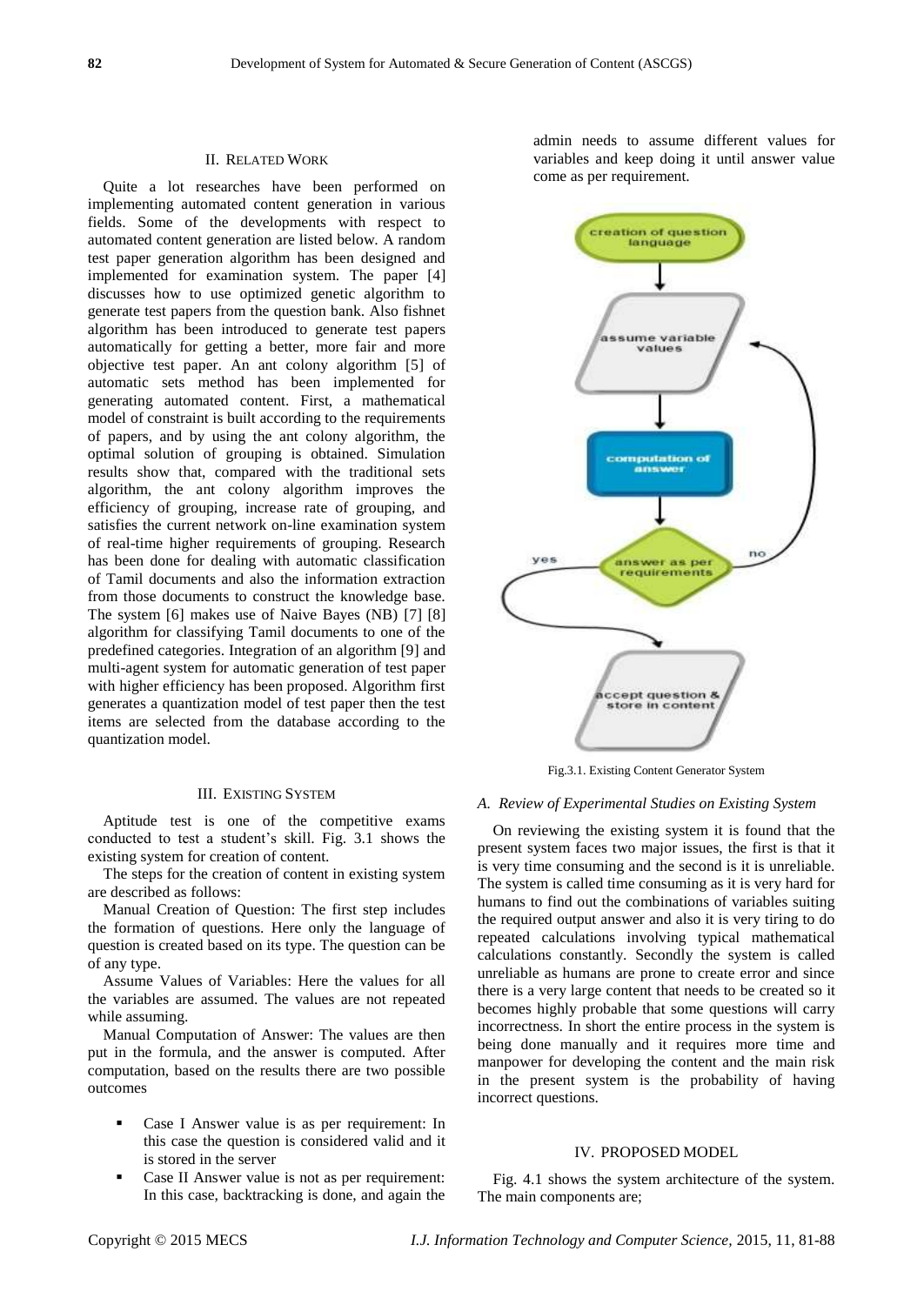

Fig.4.1. System Architecture

#### *A. Input Sheet*

The input sheet is managed by the developer. Developer is responsible for the development, modification, updating or any other operation involved on the sheet. The sheet contains question format, the formula for computing answer and the limits present on the input and output variables. The sheet is protected by folder lock and hence the developer needs to provide authentication before being able to modify it.

#### *B. System Application*

This component forms the core area of the system as it is responsible for the generation of the content. The application is developed in Java as it is a portable and very efficient language. The interaction between application and user is made through GUI (Graphical User Interface).

#### *C. Output Sheet*

The resultant data of the system is stored in output excel sheet. The output sheet is generated by the system after processing of the input sheet. The system is responsible for the generation of the automated content from the input sheet. The system firstly process the input sheet and verifies the content type, if it is matching according to the format specified then the system generate the content as pe the demand of developer and stores the same into the output sheet which is retrieved by the developer. The admin and developer share a key between them. This key is used by developer for encryption of output sheet before being sent to the admin. The admin uses the key for decrypting the output sheet and then stores it on the server where it is locked and not visible to other users.

#### V. ASCGS

In this section we describe the system in detail.

# *A. Structure Chart*

The system represents a tree where the leaves are the subtasks and the subtasks are very small and they can be coded with a very few programming statements. Fig. 5.1 shows the structure chart of the system. It depicts the structure and calling relationships in the main module.

The Structure is defined as follows:

Developer creates the data of question formats into an excel sheet. Then developer logs into the system to generate the output sheet. After retrieving the output sheet the developer logs into folder lock software to secure the generated file. In the next step, the file is encrypted with shared key and forwarded to admin. Now the admin retrieves the file and decrypts it with shared key and then verifies it for correct content. For securing the files system admin makes use of folder lock, firstly the files are locked and then uploaded over the server.

#### *B. User Interface*

The purpose of this component is to act as an interface for the user to build interaction with the system. The user gives commands to the system using this module. The tool being developed should devise a way for a user to interact with the system in order to work on it. This interface is needed to provide security as well as robust usage to the user. The interface brings GUI into the system hence the usage becomes very easy.

Fig. 5.2 shows the flow chart for the User Interface Portal. The sequence of execution steps is as follows.

The sequence of execution steps is as follows.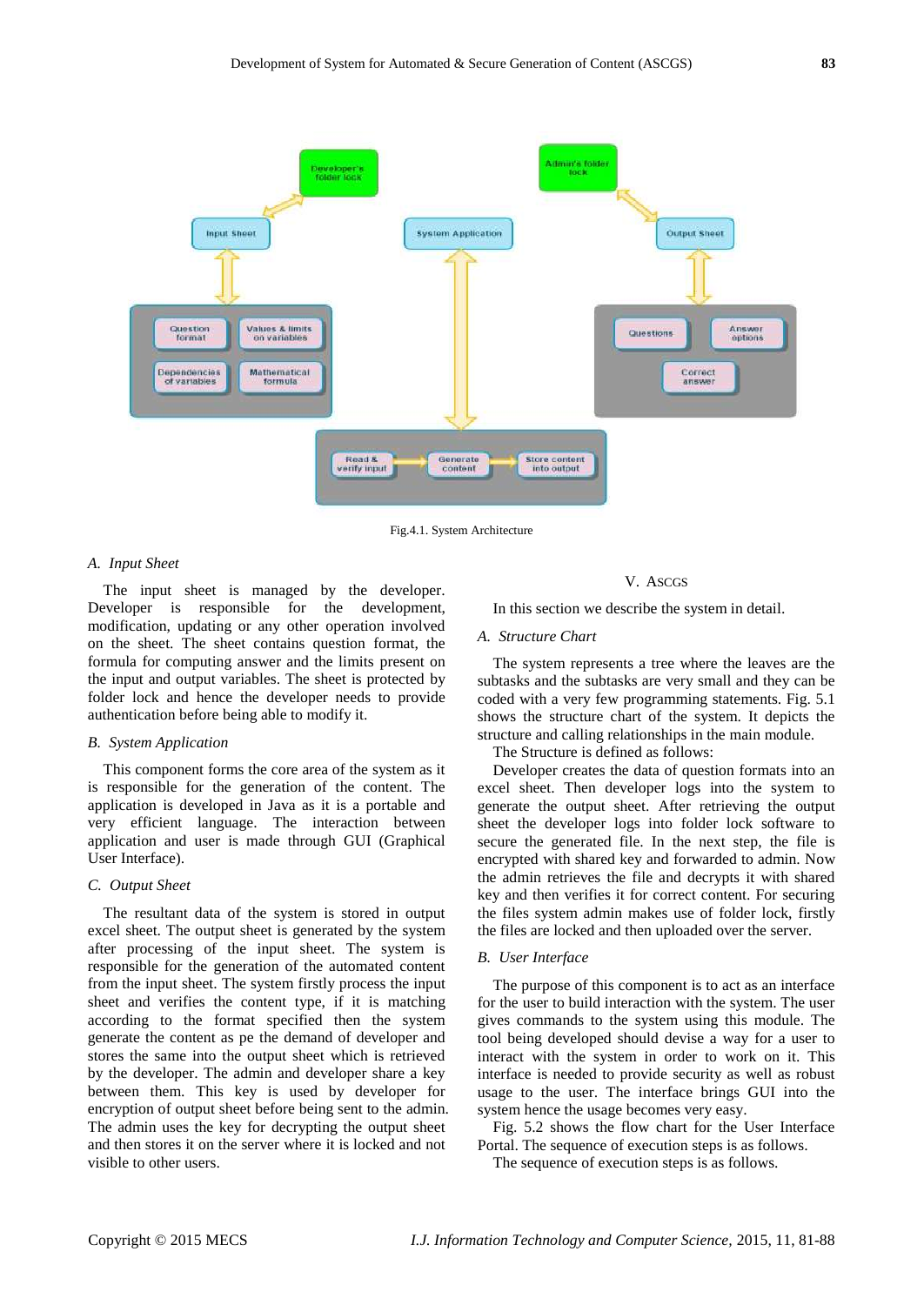Developer first logs in the details. Then developer specifies the path of input and output files, unauthorized developers are denied for system access for wrong login details. Before retrieving the output file, developer enters the number of questions required.



Fig.5.2. Flow chart of user interface

#### *C. Input Sheet*

The purpose of the input excel datasheet is to act as the data source point of the input content. It is used by the system for developing the content. It acts as the store point for the input which the system utilizes for generating the required content. The input excel sheet is developed by the developer in JSON format.

Fig. 5.3 shows the content stored in input sheet: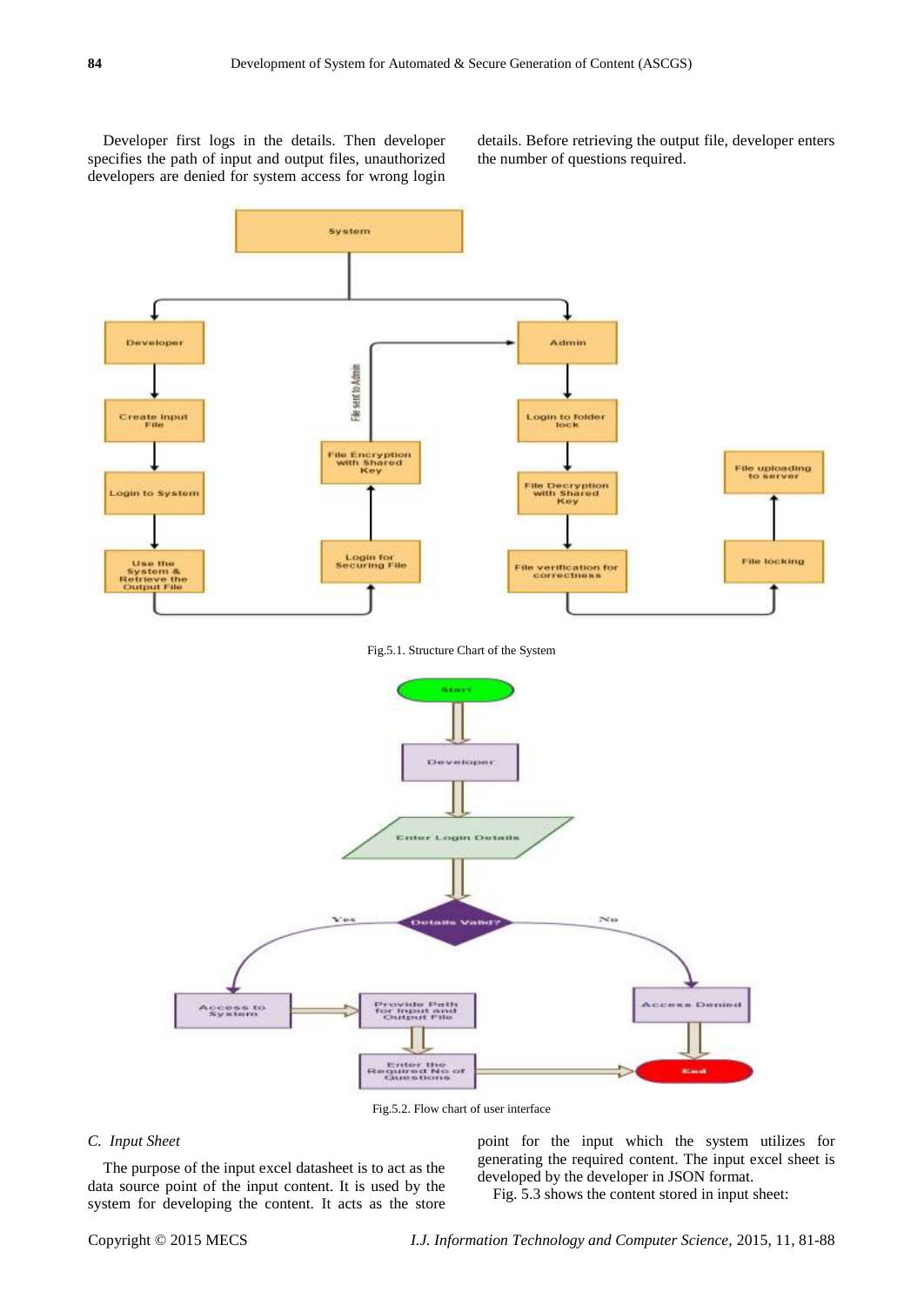

Fig.5.3. Content Stored in Input Excel Datasheet

Question Format: This column contains the language of the aptitude question. The variables present in the question format are replaced by random values and remaining question remains the same in the question format. These variables are altered to have multiple values for generating multiple questions from single format of question.

Maximum Variation: This column contains the limit up to which the incorrect answers can vary from the correct answer.

Minimum Answer: The column is used to specify the minimum value that all the four answers should have.

Maximum Answer: The column is used to specify the maximum value that all the four answers can have.

Output Type: The column specifies the type of answer which is allowed for the question. It can have the value like int or float.

Formula: This column contains the formula that the system uses to calculate the answer for the question.

Variables: This column contains the variables. The variables also have the constraints. The constraints that are specified on variables are:

Type: Here the type of value is specified that the input variables can have like int, float or string.

Minimum: This is the minimum limit for the input variable

Maximum: It is the maximum limit for the input variable

Dependency: The variable is required when one variable is dependent on some other variable, for example it may be required that variable v3 should always be greater than variable v1 and less than variable. When variables are interdependent for their values, dependency columns comes into use.

### *D. Output Excel Datasheets*

The purpose of the output excel sheet is to act as the source point of the output*/*content. This is the file that contains the resultant aptitude questions. It acts as the data store point for the output data once the system generates the required content. The output excel sheet is

generated by the system on processing the input sheet.

Fig. 5.4 shows the content present in the output sheet. Now we describe the contents here:

Question: This column contains the question. Now the variables have been replaced with numerical values.

Four Answer Options: Next four answer options are present out of which one is correct.

Correct Answer Option: Here the correct answer option is provided. The correct option is always random, it always random, it can be anyone out of the four options.



Fig.5.4. Content Getting Stored in Output Excel Datasheet

Fig. 5.5 shows the flow chart for content generator. The system reads the question format, identifies the variables present in it and allocates memory space for them in the system. Then the system reads in the formula to compute the answer. Next the system reads the limits present on the input variables Random values within given limits are inserted into the formula and answer is computed. If the answer lies within the max and min answer limit, system moves forward and read the variation limits present for the incorrect answers else if the answer does not lie within the limit system move back to step number 4. Now 3 incorrect answers within the variation limits are found. Comparison of incorrect answers is done with the Max and Min answers, answers satisfy the limits system stores the data into excel sheet otherwise it moves one step backwards at step no 6.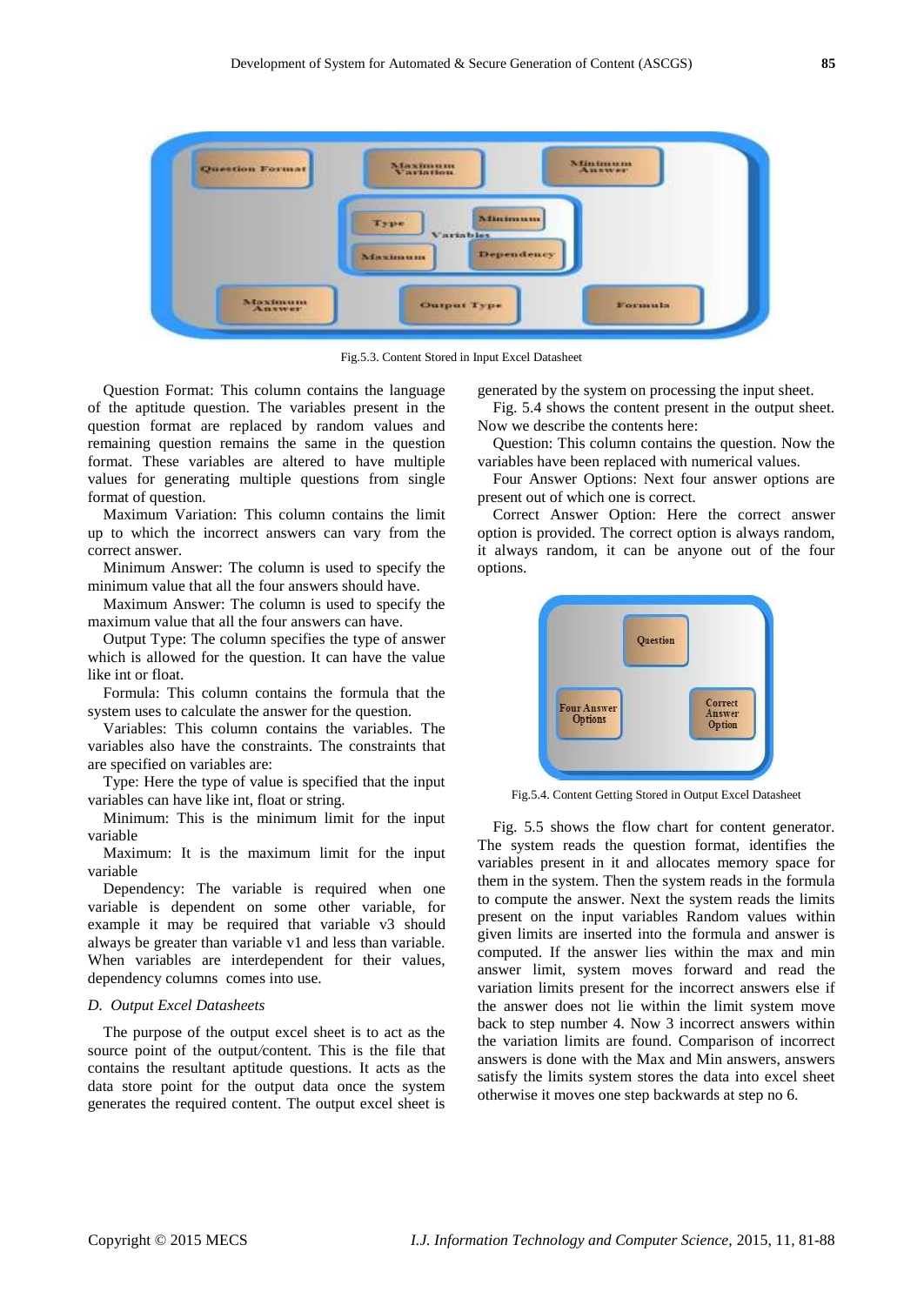

Fig.5.5. Flow Chart of Content Generator

# VI. BENEFITS

Time saving: As the system is involved in creating multiple questions out of single format and also system is involved in doing in the mathematical calculations, therefore a lot of time is saved.

Probability of error is reduced: If we humans are involved in doing the mathematical calculations, then certainly the probability of an error is higher as compared to when the computer is performing the same question.

Cost saving: Organizations have to hire large number of well qualified people to create dataset of aptitude questions, but after using this system a lot of cost savings can be done in this area.

Ease of modification: If there is a modification required in a certain type of question, then it can be easily performed as only one question format needs to be altered rather than altering hundreds of questions of that type.

Less human effort: Effort required by humans is reduced to a big extent as we only create one single format for that type of question and also we are no longer required to do the mathematical questions to get the correct answer of the questions.

# VII. CONCLUSION

Automated Content Generation is a technique of improving the quality along with quantity and efficiency of content by making use of software for the creation of content. The system is of very useful as manual management of content is a very tough task. With this system the entire concept of content creation is brought in an automated and efficient method. As this application involves huge amounts of quality data generated by the system in an efficient and easy manner, it is an ideal candidate for illustrating automated content generation. Automated & Secure Content Generation System fulfils the main objective of creation of a platform to create content in an automated way. The system ensures the security of the content as the content is stored in an encrypted form. Also the system is beneficial for the students taking the aptitude test as questions with errors are removed, this is because system does calculation of answers in an automated way. Another benefit the students get is that questions can be set as per the standard of particular class, it is done by keeping limits on the type and range of answer. Since the system is very much beneficial in terms of cost and time saving and is working efficiently so the existing manual system for content generation can be replaced by the new system.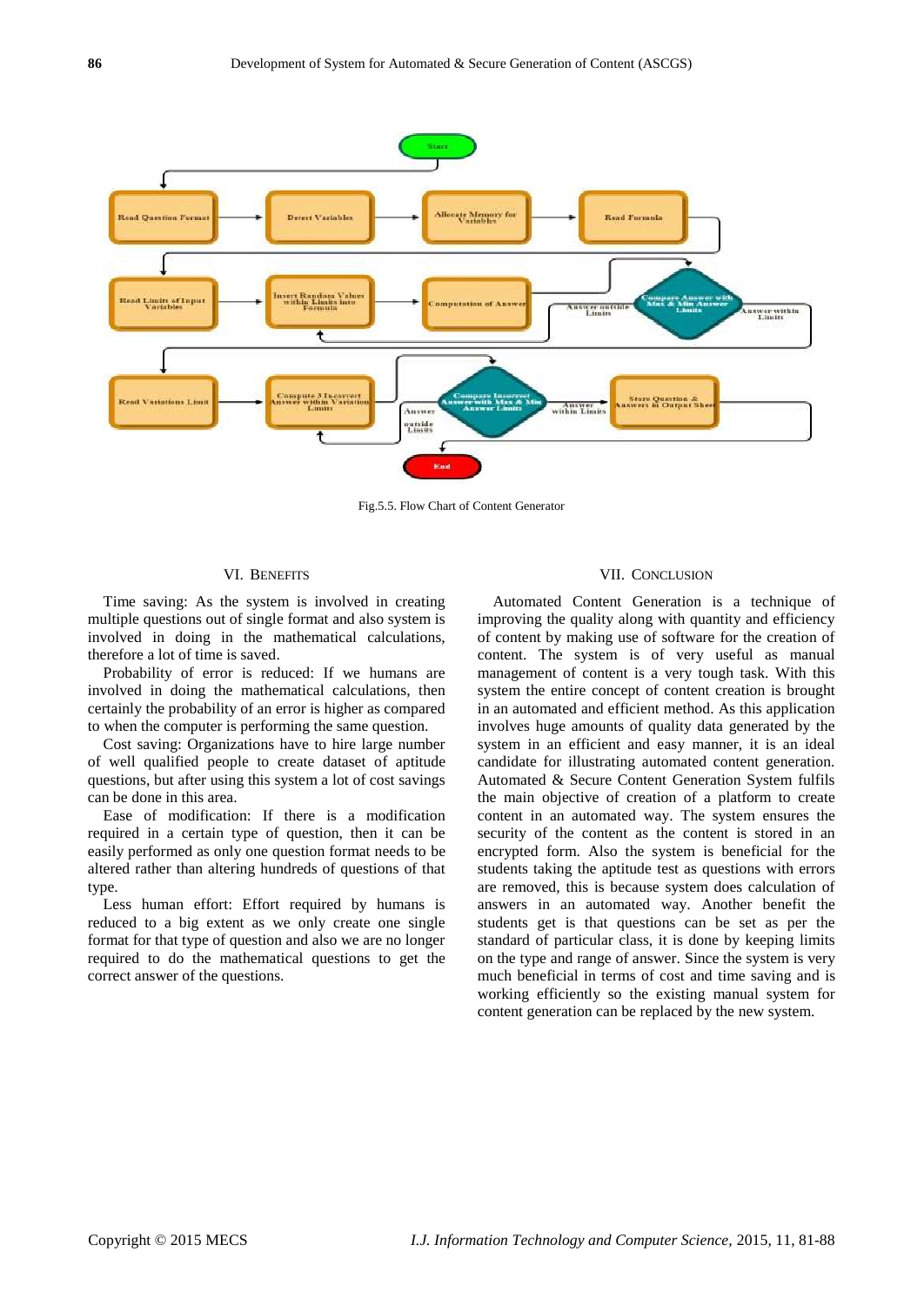APPENDIX A SCREENSHOTS OF INPUT & OUTPUT SHEETS

|                                                                  |                                                                                                                                |                                                                                                         |                                                           |                       |                                               |                                     |                   | <b>SEE ANTICARE</b>                |                                     |               |     |                   |                            |                                                                                                                |                                                 |                               |            |              |
|------------------------------------------------------------------|--------------------------------------------------------------------------------------------------------------------------------|---------------------------------------------------------------------------------------------------------|-----------------------------------------------------------|-----------------------|-----------------------------------------------|-------------------------------------|-------------------|------------------------------------|-------------------------------------|---------------|-----|-------------------|----------------------------|----------------------------------------------------------------------------------------------------------------|-------------------------------------------------|-------------------------------|------------|--------------|
| Home<br>青石油<br>$-$ Listney<br><b>Fuile</b><br>- J'Farmat Pointer | Imart<br><b>Fage Layers</b><br>Calibra.                                                                                        | Ferman<br>$-11 - K_A$ = $\equiv \frac{1}{2}$ Weather<br>B / H - D - D - A - 手書書 講演 Blenchten - 号·N + 실종 | Data<br>Resieur                                           | Weig                  | Assistru                                      |                                     | General           |                                    | Conditional Format Cell             |               |     | <b>STATISTICS</b> | <b>Ihant</b> Dritte Formal | E Autolum<br>$\frac{1}{2}$ PH-<br>LA Citar *                                                                   |                                                 | $\mathbf{r}$<br>Sart & Find & |            |              |
| <b>Debrait</b>                                                   | m                                                                                                                              | Furt.                                                                                                   | the control of the control of                             |                       | liamet and                                    |                                     | <b>The Bobber</b> | $-5$                               | Formetting * as Table * Styles *    | <b>Styler</b> |     |                   | Horn Hor<br><b>Exit</b>    |                                                                                                                | Editorial                                       | Fitat - Select -              |            |              |
| DII                                                              | $-121$<br>E                                                                                                                    |                                                                                                         |                                                           |                       |                                               |                                     |                   |                                    |                                     |               |     |                   |                            |                                                                                                                |                                                 |                               |            |              |
|                                                                  | Á                                                                                                                              |                                                                                                         |                                                           |                       | c                                             | Đ.                                  | ε                 |                                    | E.                                  |               | 8   |                   | 社                          |                                                                                                                |                                                 |                               |            |              |
| Question                                                         |                                                                                                                                |                                                                                                         |                                                           |                       | MaxVarial MinAnswi MaxAnsw. OutputTy; Formula |                                     |                   |                                    |                                     |               | VI. | VŽ.               |                            | 43                                                                                                             | wi                                              | v5                            |            |              |
|                                                                  | * \$v2\$ are invested at \$v3\$% p.a. What will be compound inten-                                                             |                                                                                                         |                                                           | 100                   | 1000                                          |                                     | 3000 float        |                                    | [v2"((1+([v3/200]/v4)]*(v4"v5))]-v2 |               |     |                   |                            | ["type":"int";"minii ("type":"int ["type":"ii ["type":"int";"minimum"]                                         |                                                 |                               |            |              |
|                                                                  | Sv15 invested Rs \$v25 at \$v3\$% p.a compounded \$v4\$ per year f.                                                            |                                                                                                         |                                                           | 250                   | 5000                                          |                                     | 15000 float       |                                    |                                     |               |     |                   |                            | [v2*((1+(iv3/100)/v4))^(v4*v3) {"type":"s {"type":"int";"minii {"type":"int {"type":"ii{"type":"int";"minimum" |                                                 |                               |            |              |
|                                                                  |                                                                                                                                |                                                                                                         |                                                           |                       |                                               |                                     |                   |                                    |                                     |               |     |                   |                            |                                                                                                                |                                                 |                               |            |              |
|                                                                  |                                                                                                                                |                                                                                                         |                                                           |                       |                                               |                                     |                   |                                    |                                     |               |     |                   |                            |                                                                                                                |                                                 |                               |            |              |
|                                                                  |                                                                                                                                |                                                                                                         |                                                           |                       |                                               |                                     |                   |                                    |                                     |               |     |                   |                            |                                                                                                                |                                                 |                               |            |              |
|                                                                  |                                                                                                                                |                                                                                                         |                                                           |                       |                                               |                                     |                   |                                    |                                     |               |     |                   |                            |                                                                                                                |                                                 |                               |            |              |
|                                                                  |                                                                                                                                |                                                                                                         |                                                           |                       |                                               |                                     |                   |                                    |                                     |               |     |                   |                            |                                                                                                                |                                                 |                               |            |              |
|                                                                  |                                                                                                                                |                                                                                                         |                                                           |                       |                                               |                                     |                   |                                    |                                     |               |     |                   |                            |                                                                                                                |                                                 |                               |            |              |
|                                                                  |                                                                                                                                |                                                                                                         |                                                           |                       |                                               |                                     |                   |                                    |                                     |               |     |                   |                            |                                                                                                                |                                                 |                               |            |              |
|                                                                  |                                                                                                                                |                                                                                                         |                                                           |                       |                                               |                                     |                   |                                    |                                     |               |     |                   |                            |                                                                                                                |                                                 |                               |            |              |
|                                                                  |                                                                                                                                |                                                                                                         |                                                           |                       |                                               |                                     |                   |                                    |                                     |               |     |                   |                            |                                                                                                                |                                                 |                               |            |              |
|                                                                  |                                                                                                                                |                                                                                                         |                                                           |                       |                                               |                                     |                   |                                    |                                     |               |     |                   |                            |                                                                                                                |                                                 |                               |            |              |
|                                                                  |                                                                                                                                |                                                                                                         |                                                           |                       |                                               |                                     |                   |                                    |                                     |               |     |                   |                            |                                                                                                                |                                                 |                               |            |              |
|                                                                  |                                                                                                                                |                                                                                                         |                                                           |                       |                                               |                                     |                   |                                    |                                     |               |     |                   |                            |                                                                                                                |                                                 |                               |            |              |
|                                                                  |                                                                                                                                |                                                                                                         |                                                           |                       |                                               |                                     |                   |                                    |                                     |               |     |                   |                            |                                                                                                                |                                                 |                               |            |              |
|                                                                  |                                                                                                                                |                                                                                                         |                                                           |                       |                                               |                                     |                   |                                    |                                     |               |     |                   |                            |                                                                                                                |                                                 |                               |            |              |
|                                                                  |                                                                                                                                |                                                                                                         |                                                           |                       |                                               |                                     |                   |                                    |                                     |               |     |                   |                            |                                                                                                                |                                                 |                               |            |              |
|                                                                  |                                                                                                                                |                                                                                                         |                                                           |                       |                                               |                                     |                   |                                    |                                     |               |     |                   |                            |                                                                                                                |                                                 |                               |            |              |
|                                                                  |                                                                                                                                |                                                                                                         |                                                           |                       |                                               |                                     |                   |                                    |                                     |               |     |                   |                            |                                                                                                                |                                                 |                               |            |              |
|                                                                  |                                                                                                                                |                                                                                                         |                                                           |                       |                                               |                                     |                   |                                    |                                     |               |     |                   |                            |                                                                                                                |                                                 |                               |            |              |
|                                                                  |                                                                                                                                |                                                                                                         |                                                           |                       |                                               |                                     |                   |                                    |                                     |               |     |                   |                            |                                                                                                                |                                                 |                               |            |              |
|                                                                  |                                                                                                                                |                                                                                                         |                                                           |                       |                                               |                                     |                   |                                    |                                     |               |     |                   |                            |                                                                                                                |                                                 |                               |            |              |
|                                                                  | <b>H.A.A.M. Input</b> Sheet2 - Sheet3 (CD)                                                                                     |                                                                                                         |                                                           |                       |                                               |                                     |                   |                                    |                                     |               |     |                   |                            |                                                                                                                | <b>REDUCTION (A)</b>                            |                               |            |              |
|                                                                  |                                                                                                                                |                                                                                                         |                                                           |                       |                                               |                                     |                   |                                    |                                     |               |     |                   |                            |                                                                                                                |                                                 |                               |            | <b>DE-04</b> |
|                                                                  |                                                                                                                                |                                                                                                         | ■ 畫<br>o                                                  |                       | SIEK                                          |                                     |                   |                                    |                                     |               |     |                   |                            |                                                                                                                | $\mathbb{R} \times \mathbb{R}$ . $\mathbb{R}$   |                               | 10-06-2015 |              |
|                                                                  |                                                                                                                                |                                                                                                         |                                                           |                       |                                               |                                     |                   | Fig.A.1. Screenshot of Input Sheet |                                     |               |     |                   |                            |                                                                                                                |                                                 |                               |            |              |
|                                                                  |                                                                                                                                |                                                                                                         |                                                           |                       |                                               |                                     |                   |                                    |                                     |               |     |                   |                            |                                                                                                                |                                                 |                               |            |              |
|                                                                  |                                                                                                                                |                                                                                                         |                                                           |                       |                                               |                                     |                   | <b>Co., Oxygener</b>               |                                     |               |     |                   |                            |                                                                                                                |                                                 |                               |            |              |
| Holte                                                            | Irunt.<br>Page Lepout                                                                                                          | : Parmiller                                                                                             | Orte                                                      | Review<br><b>View</b> | Addition                                      |                                     |                   |                                    |                                     |               |     |                   |                            |                                                                                                                |                                                 |                               |            |              |
| & Cat                                                            |                                                                                                                                |                                                                                                         |                                                           |                       |                                               |                                     |                   |                                    |                                     |               |     |                   |                            | E AUDOSUM *                                                                                                    |                                                 |                               |            |              |
| <b>Q Carr</b>                                                    | Calibri.                                                                                                                       | $\cdot$ $\mathbf{u}$ $\cdot$ $\mathbf{A}$ $\mathbf{A}$                                                  |                                                           |                       | - - - - What Test                             |                                     | General           |                                    | 野                                   |               |     |                   |                            |                                                                                                                |                                                 | G)                            |            |              |
| Farte<br><b><i>STormst Parker</i></b>                            |                                                                                                                                | ■ J 型 三 O A: 田 華 著 字字 Hitepraceme → H % + 실 급 Counsel fund Cd - Suit Diet Find                          |                                                           |                       |                                               |                                     |                   |                                    | Formatterg - as fable - Styles -    |               |     | $-20$             |                            | College                                                                                                        | <b>Sint &amp; Find &amp;</b><br>Filter : Select |                               |            |              |
| Datest                                                           | <b>SERVICE OF STRAIN</b>                                                                                                       | . LFast                                                                                                 | <b>STATISTICS</b>                                         | Afgravet              |                                               | the State State of the State of the |                   | $-341$                             |                                     | $-$ Hires     |     |                   | Cells                      |                                                                                                                | biting                                          |                               |            |              |
| 1781                                                             | $-0 - 4$                                                                                                                       |                                                                                                         |                                                           |                       |                                               |                                     |                   |                                    |                                     |               |     |                   |                            |                                                                                                                |                                                 |                               |            |              |
| A                                                                | \$                                                                                                                             |                                                                                                         |                                                           |                       |                                               |                                     |                   |                                    |                                     | x             |     | M.                | N                          | $\Omega$                                                                                                       | n.                                              | $\alpha$ .                    | 山东         |              |
| Question Question                                                |                                                                                                                                |                                                                                                         | Option a Option b Option c Option d Correct Answer Option |                       |                                               |                                     |                   |                                    |                                     |               |     |                   |                            |                                                                                                                |                                                 |                               |            |              |
|                                                                  | 1 ₹1559 are invested at 14% p.a. 2459.79 2538.04 2826.91 2460.93 D                                                             |                                                                                                         |                                                           |                       |                                               |                                     |                   |                                    |                                     |               |     |                   |                            |                                                                                                                |                                                 |                               |            |              |
|                                                                  |                                                                                                                                | 2 ₹1046 are invested at 14% p.a. 2607.53 1985.07 1571.37 2854.52 C                                      |                                                           |                       |                                               |                                     |                   |                                    |                                     |               |     |                   |                            |                                                                                                                |                                                 |                               |            |              |
|                                                                  |                                                                                                                                |                                                                                                         |                                                           |                       |                                               |                                     |                   |                                    |                                     |               |     |                   |                            |                                                                                                                |                                                 |                               |            |              |
|                                                                  | 3 ₹1711 are invested at 13% p.a. 1169.92 1804.84 1306.82<br>4 T1302 are invested at 14% p.a. 1464.87 1280.32 1208.48 1204.89 D |                                                                                                         |                                                           |                       | 1931.88 D                                     |                                     |                   |                                    |                                     |               |     |                   |                            |                                                                                                                |                                                 |                               |            |              |

|                 | Question Question                                              |         |         |                   | Option a Option b Option c Option d Correct Answer Option |    |                   |
|-----------------|----------------------------------------------------------------|---------|---------|-------------------|-----------------------------------------------------------|----|-------------------|
|                 | 1 ₹1559 are invested at 14% p.a. 2459.79 2538.04 2826.91       |         |         | 2460.93 D         |                                                           |    |                   |
|                 | 2 ₹ 1046 are invested at 14% p.a. 2607.53 1985.07              |         | 1571.37 | 2854.52           |                                                           |    |                   |
|                 | 3 ₹1711 are invested at 13% p.a. 1169.92 1804.84               |         | 1206.82 | 1931.88 D         |                                                           |    |                   |
|                 | 4 ₹1302 are invested at 14% p.a. 1464 87 1280.32               |         | 1208.48 | 1204.89 D         |                                                           |    |                   |
|                 | 5 ₹ 1934 are invested at 14% p.a. 1332.45 2178.25              |         | 2602.97 | 1665.97 A         |                                                           |    |                   |
|                 | 6 ₹ 1485 are invested at 15% p.a. 2566.87 2602.38              |         | 2440.38 | 1042.92 B         |                                                           |    |                   |
|                 | 7 ₹1196 are invested at 10% p.a. 2788.1 1018.96 2290.87 1172.0 |         |         |                   |                                                           |    |                   |
|                 | 8 ₹1502 are invested at 15% p.a. 2264.77 2493.35               |         | 2257.51 | 1527.98 B         |                                                           |    |                   |
|                 | 9 T1598 are invested at 11% p.a. 1090.33 1440.13               |         | 1512.01 | 1466.61           |                                                           |    |                   |
| 11              | 10 ₹1721 are invested at 15% p.a. 1289.04                      | 2802.11 | 2441.79 | 1158.14 A         |                                                           |    |                   |
| $\overline{12}$ | 11 T 1453 are invested at 10% p.a. 1042.44 2623.63             |         | 1423.84 | 2062.91 C         |                                                           |    |                   |
| $\mathbf{B}$    | 12 T 1078 are invested at 14% p.a. 1332.38 1288.18             |         | 2253.83 | 2112.1            | iB.                                                       |    |                   |
| 14              | 13 ₹ 1529 are invested at 12% p.a. 1011.33 2232.37 2571.0      |         |         | 1165.62 D         |                                                           |    |                   |
| 15              | 14 * 1256 are invested at 11% p.a. 1667.34 1665.87             |         | 1058.97 | 1093.24 0         |                                                           |    |                   |
| 16              | 15 *1800 are invested at 13% p.a. 1753.73 2367.25              |         | 1578.85 | 1096.17 C         |                                                           |    |                   |
| 17              | 16 - 1855 are invested at 13% p.a. 1627.09                     | 2729.62 | 3088.73 | 2094.41 A         |                                                           |    |                   |
| 迪               | 17 ₹1318 are invested at 13% p.a. 1966.23 1110.33              |         | 1684.31 | 2568.23           |                                                           |    |                   |
| 19              | 18 ₹1172 are invested at 13% p.a. 2482.8                       | 2748.85 | 2368.28 | 1484.44           |                                                           |    |                   |
|                 | 19 T 1169 are invested at 14% p.a. 2594.27 2976.89             |         | 2974.49 | 1130.6            |                                                           |    |                   |
| $\frac{20}{21}$ | 20 ₹1204 are invested at 15% p.a. 2618.12 2388.77              |         | 1907.11 | 1663.66 D         |                                                           |    |                   |
| 22<br>23        | 21 ₹ 1401 are invested at 12% p.a. 1491.27 1198.94             |         | 1418.09 | 1187.47 C         |                                                           |    |                   |
|                 | 22 ₹1372 are invested at 15% p.a. 1680.51 2000.72              |         | 1801.52 | 2888.71 C         |                                                           |    |                   |
| $\frac{24}{25}$ | 23 ₹1346 are invested at 15% p.a. 1054.56 1991.1               |         |         | 2483.91 1740.01 A |                                                           |    |                   |
|                 | 24 ₹ 1586 are invested at 11% p.a. 1131.41 1380.48 2873.07     |         |         | 2432.71 B         |                                                           |    |                   |
|                 | output.                                                        |         |         |                   |                                                           | 16 |                   |
| <b>Ready</b>    |                                                                |         |         |                   |                                                           |    | <b>BULLER</b>     |
|                 | SD                                                             | AGBSB   |         |                   |                                                           |    | 289<br>09-00-2015 |

Fig.A.2. Screenshot of Output Sheet